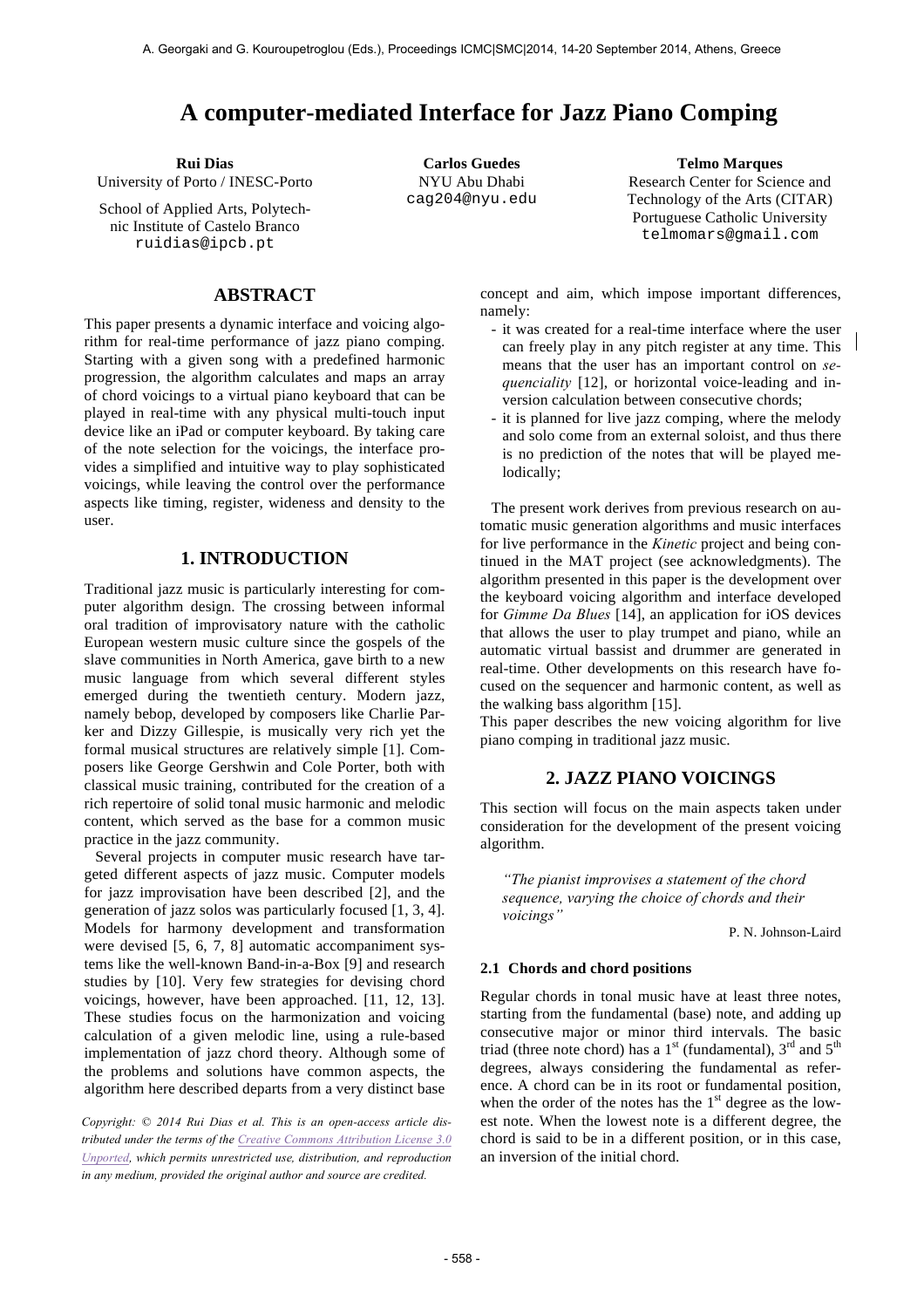## **2.2 Voicings**

In Jazz, the term *voicing* refers to the way a given chord is played. The same chord can be played in innumerous different ways. For this study, the possibilities for voicing variety were traduced in four parameters or characteristics: 1) position, 2) register, 3) wideness and 4) note selection. The decision on what voicing to use for a certain chord at a given moment can depend on several aspects like musical style, personal style, voice leading, density, and it is usually also directly influenced by what is being played by the other musicians, mainly the soloist.

## *2.2.1 Position*

The position corresponds to the order of the notes of the chord, as mentioned above, and comprehends the initial fundamental order, as well as the inversions.

The position is also commonly referred as being open or closed, depending on the interval order. For the sake of clarity, and because at the complexity level of the concept of voicing here described this designation wouldn't be so relevant as only very few voicing are closed, this aspect is included in this paper as wideness (see below).

## *2.2.2 Register*

The register corresponds to the octaves the chord is being played on. The same voicing can sound very differently in different octaves due to the way we perceive the frequency scale. One single note, interval or chord played in a low octave sounds much denser than in a higher register. Hence, a well-balanced voicing tends to avoid small intervals in the lower octaves and use the notes distributed as uniformly as possible.

# *2.2.3 Wideness*

By wideness we refer to how wide (open) or close the voicing is. The basic configuration of a chord, ordered by major and minor third intervals, or their inversions, as long as the chord degrees are consecutive, are closed positions. However, this can lead to some ambiguity when considering chord extensions above the octave.

For example, a possible voicing for a C major chord can have an added note D (a tension), which is the  $2<sup>th</sup>$  degree (Fig. 2a).



Figure 1 Chord with Added Note.

The procedure for chord construction tells us that this D is indeed an extension of the chord, in this case, the  $9<sup>th</sup>$ degree of the chord. This is because the way chords are built is by adding an extra third interval, and as such, the D is the chord extension right after the  $7<sup>th</sup>$  degree, the note B. So, if we consider the root position of the chord including the  $9<sup>th</sup>$ , and taking into account the above statement that a chord is in its closed position if the chord notes appear in its consecutive order, the chord with the D above the octave is the closed position (Fig. 1b). From a register and range perspective, however, the chord with the D inside the octave (Fig. 1a is comparatively clearly closer.

In addition, if we take the chord in the first inversion (Fig. 1c), the same high D  $(9<sup>th</sup>$  degree) is now the lowest one possible, and as such, there's no other closer form than this one.

In order to avoid any ambiguity, we consider only the "wideness" of the voicing, meaning the distance from the lowest note to the highest, independently of the degree. In the example above, the voicing in Fig. 1a is a perfect  $5<sup>th</sup>$ , while the voicing in Fig. 1b is a major  $9<sup>th</sup>$ , and thus has a greater wideness factor.

Considering two-hand piano comping, voicing chords can spread for two or three octaves, and even more as hands move apart.

## *2.2.4 Note selection*

The selection of notes to include in a voicing is by far the more complex parameter and inherently subjective. In jazz music, more than in any other musical style, common practice suggests a complete freedom where the note selection criteria is dependent basically on musical intuition. Starting with a structural chord, this matter concerns the addition, subtraction, and/or alteration of notes of the base chord. In fact, this intuitive performance approach brought a plethora of analytical procedures and normative rules that are worldwide studied in Jazz Universities, Schools, and Academies.

According to several authors, the II-V-I harmonic progression is by far the most used in jazz performance (especially jazz standards) and the most studied in jazz theory and research [16, 17, 18, 19, 20, 21]. Because there are thousands of possible re-harmonizations of that harmonic pattern, the scope of this paper will focus on those whose characteristics were crystalized by influent performers in the Jazz mean. Every theory is fruit of an intuitive convolution before it reaches his postulate. This is the case of the following examples: what is now usually called the *Drop 2* voicing [18] (Figure 2), started with a necessity for certain jazz piano players – like Bill Evans – in order to get more clarity in the soprano voice. Starting with a closed chord (Dm7 with a  $9<sup>th</sup>$ ) the second note counting from the soprano fall an octave down  $-$  in this case, the C.



Figure 2 Bill Evans *Drop 2* voicing style.

Figure 3 presents the traditional *Four-way Close* [19] with additional extensions. This example is also constructed with an *Upper-Structure Triads* voicing, getting a powerful sound containing a high level of resonance [16, 17, 19].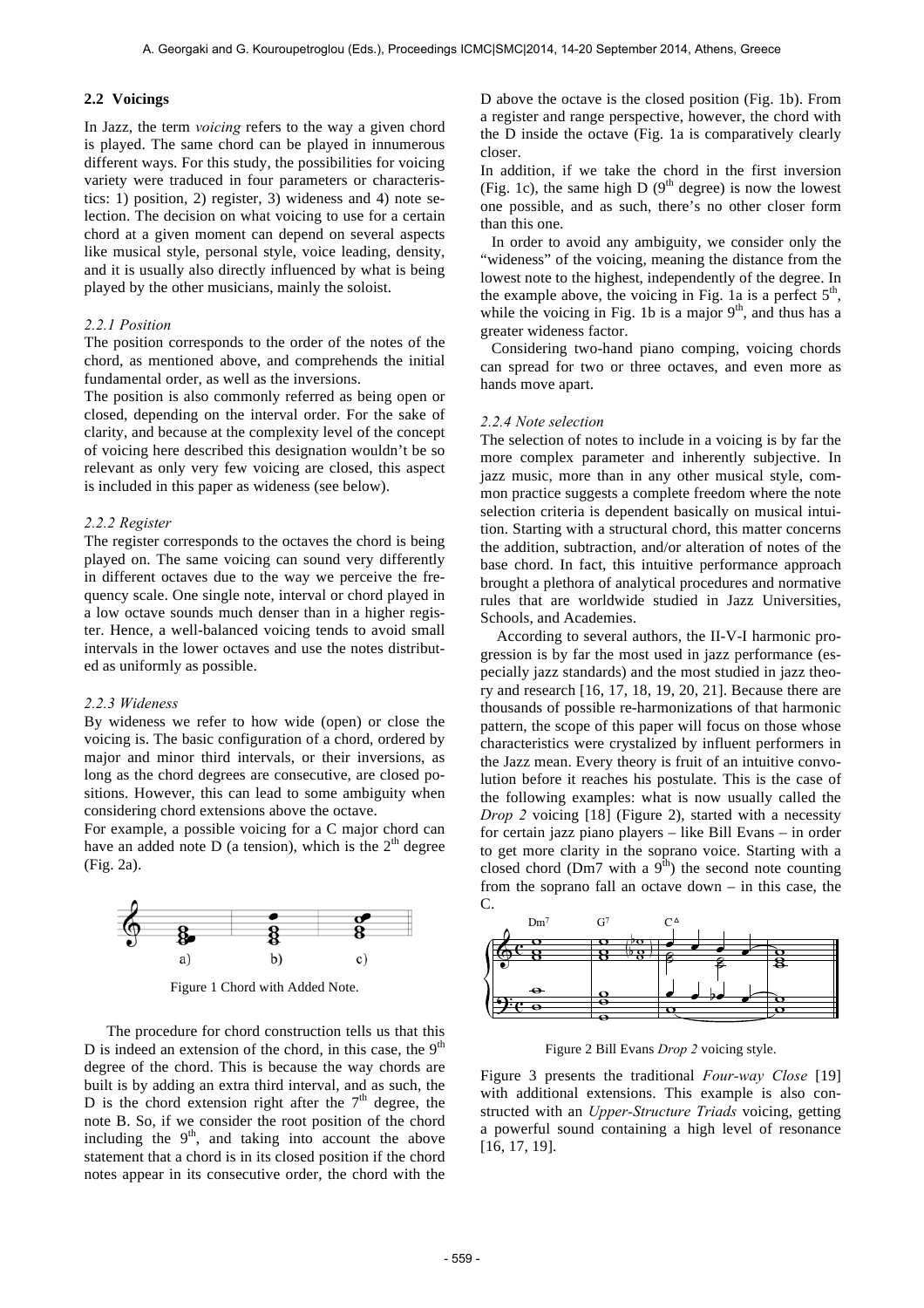| Αø |           | $Gm^7$ | $C^{7(\frac{4}{7}11)}$ |  |
|----|-----------|--------|------------------------|--|
|    |           |        |                        |  |
|    |           |        | <u>ی است</u>           |  |
|    |           |        |                        |  |
| 8  | $\bullet$ |        | DΟ                     |  |
|    |           |        |                        |  |

Figure 3 Bill Evans *Four-way Close* voicing.

McCoy Tyner is usually pointed out as the creator of another kind of comping technique and harmonization known as *Voicings in Fourths* (Figure 4)*.* In this case the note chords tend to be distributed vertically in intervals of fourths. The fourths provide an ambiguous sound close to the sound of suspended chords, but without loosing its harmonic functionality.



Figure 4 McCoy Tyner *voicings in Fourths*.

Some modern jazz pianists employ the so-called *Altered Chords* [16, 17, 20]. Classical theory defines it as a chord with one or more diatonic notes replaced by a chromatic neighbor; in jazz, it is a chord that borrows the diatonic notes from its parallel minor mode. Figure 5 reflects this attribute – the sound texture is rich and dense.



Figure 5 Keith Jarrett *Altered Chords* Harmonization.

The search for uniqueness in musical discourse is a constant struggle even in the jazz culture. Musicians as Herbie Hancock became famous by the use of suspended chords rather than dominant chords. As can be seen in Figure 6, having no leading tone, dominant chords escape Figure 0, having no reading tone, dominant enotes escape the attraction to resolve, bringing a modal flavor to the overall sound.



Figure 6 Herbie Hancock *Maiden Voyage* Harmony.

Finally, Figure 7 presents another way to create suspended chords. On the one hand, suspended chords are made-up moving the third over the fourth (usually named *sus4*), on the other hand, the original third is placed in higher register and named as  $10<sup>th</sup>$ . In fact this is a kind of special triadic chord with a fourth added.



Figure 7 Brad Mehldau *Tenths* Harmony.

# **3. A COMPUTER-MEDIATED INTER-FACE**

As mentioned before, the present work derives directly from previous research, namely the creation of the *Gimme Da Blues* app [14]. The base concepts and directives were kept unaltered, namely: 1) the algorithm has to work in real time; 2) the player has an indirect, meta-control over the musical events; 3) although indirect, the control has to provide the essential feeling of performance in a jazz/blues improvisation context.

The interface is planned for iPad/iPhone/iPod, but any other multi-touch device can be used, as long as it allows sending control messages to the computer. A version to use the computer keyboard was also created. Other devices with pads or Ableton Live clip launcher buttons like the Ableton Push can be used as well.

The software was developed in the Max programming environment [22], using both regular Max objects as well as javascript code (also inside Max). The iOS devices use *Fantastick* [23], a great application that sends multi-touch data by wi-fi. Using the UDP network protocol, the data is received inside Max.

The piano interface and algorithm were developed having in mind the simulation of the experience of playing jazz piano with a fair degree of sophistication in the resulting sound. Given that on a conventional keyboard, with direct control over each individual key, and the four parameters described earlier, the number of possible voicings for a given chord is far too great to attain with a simple-to-use approach and with the limitations of the physical device, the voicing algorithm developed was a compromise between complexity and usability.

Very early in the research, an assumption was made by analyzing several aspects of the jazz piano practice. The assumption that we can to some measure separate the decision over the notes being played from the decision of the actual action of playing, in a rhythmic, percussive sense. We believe that an important part of the performative aspect of the live improvisation experience in jazz and most likely in every other improvisational music can be thought of as rhythmical, in the sense that the action of deciding WHEN to play a note or chord in any harmonic or melodic instrument is not so different from the same action by the drummer or percussionist. Of course there are several other decisions implied, but they are mostly idiomatic and related to the role assigned to each of them. The decision over WHAT notes to play is the result of the learning process about harmony and to-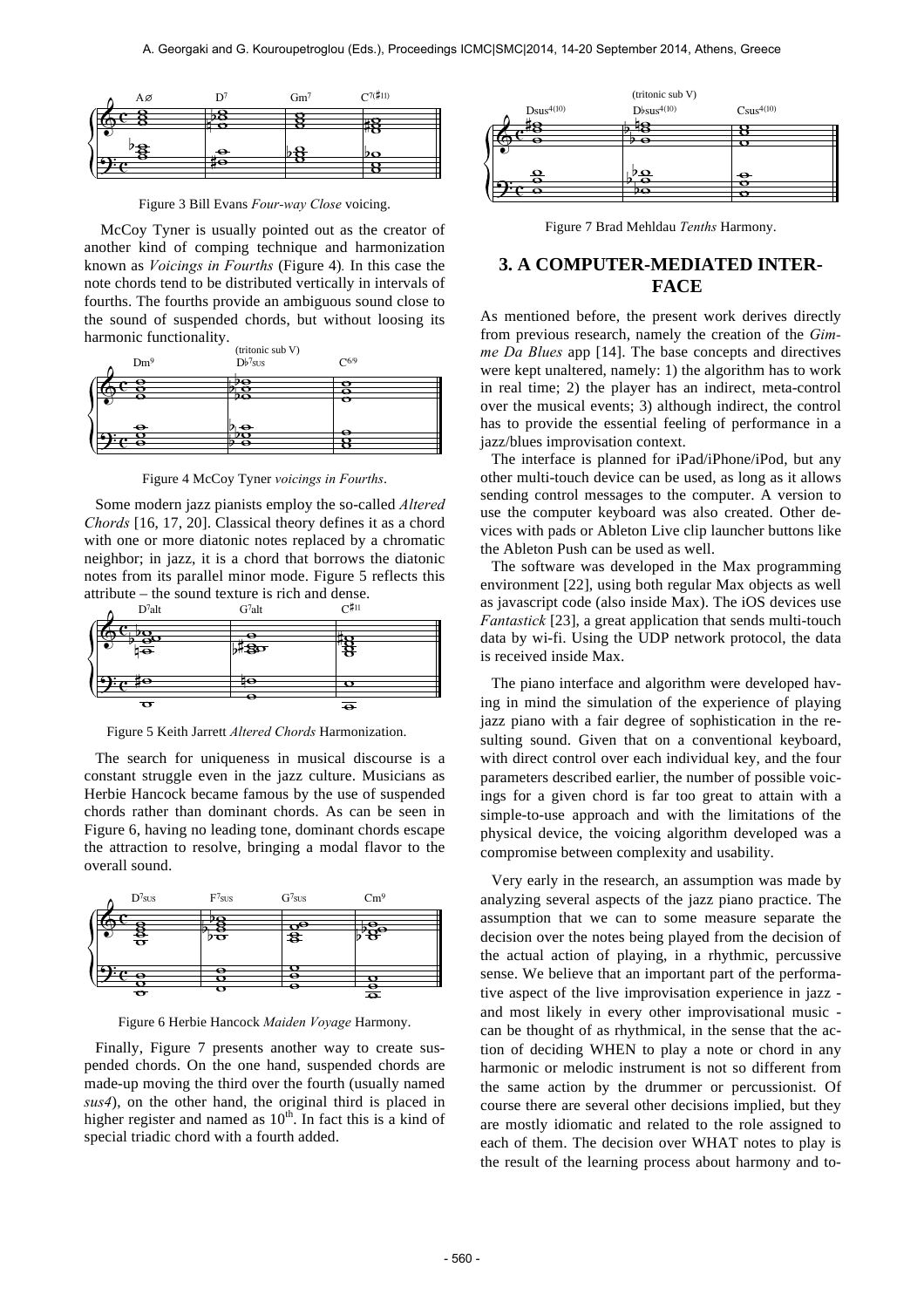nal music grammar, including chord progressions, scales, and melodic patterns.

Simultaneously, some decisions about the notes to play can be thought of in a sort of meta-level control, independently of the actual note selection. The register and wideness parameters mentioned above, that determine WHERE the notes are being played, can be decided in order to complement the soloist, by playing in opposite registers, or conversely to match the soloist by playing in coincident registers.

This "meta-control" can be observed also by analyzing the overall melodic contours that can happen in groups of a few beats or bars. These contours delineate phrases and behaviors that can greatly contribute to the overall comping quality, and also characterize some of the personal style of the player, and can be considered, analyzed and controlled independently of which exact notes are being played. In other words, the present interface and algorithm provides the WHAT, leaving the WHEN, WHERE and the WHY to the user.

# **3.1 Interface**

The user interface and interaction modes are very similar to the one developed for the *Gimme Da Blues* app, since it proved quite successful in providing a natural and intuitive way to experience most of the afore mentioned rhythmical feeling and meta-control over the note and chord events.

It comprises a virtual keyboard with a variable number of virtual keys (according to the device being used) that allow to play with one or two fingers, each finger corresponding to one hand of the player. With every chord change, the voicings are calculated and dynamically mapped to the appropriate keys, so that every key plays a useful and correct note or voicing. With the iPad multitouch screen, a total of 16 keys were used (see Figure 8). Like in a conventional piano, the lower pitches are on the left side and the higher pitches on the right side.

|  |  | 1 note  |  |  |  |
|--|--|---------|--|--|--|
|  |  | 2 notes |  |  |  |
|  |  | 3 notes |  |  |  |

Figure 8 Virtual keyboard on the iPad screen.

While the keyboard in *Gimme Da Blues* had two rows across the entire width, the new version presents three, starting on the fourth key. The different rows correspond to the number of notes to include in a chord. A finger in the lower (darker) row will trigger a three-note voicing, the middle row will trigger two note voicings, and the top row (represented in white) plays only one note. The first three keys on the left side are reserved respectively to the root, fifth and octave of the current chord being played, and triggers one single note.

This configuration allows for a fast, intuitive and versatile playing technique, by combining two fingers in different horizontal and vertical positions.

The top, single note row, allows the user to play simple melodic phrases that can complement the chords, dialogue with the soloist or other accompaniment instruments, or even be used to play the main or secondary melody, giving a whole new range of possibilities.

The selection and mapping process of the assigned notes to the keys will be explained below.

# **3.2 Sequencer**

Before any processing of the chord voicing can be done, a specially developed sequencer module reads a song and style template, also specially created for this system, and parses all the contents to their appropriate destinations. The song tempo, time signature and number of bars are used to define the global transport mechanism that, together with the harmonic structure, also described in the song template, will create the timeline that will be followed during runtime.



Figure 9 Sequencer structure

During runtime, the chord information will be sent to the piano algorithm, that will instantly calculate an array of chord voicings and map them to the virtual keys.

# **3.3 Voicing algorithm**

The voicing algorithm comprehends three main sections: the Voicing Map Calculator, the User Input Mapping, and the Player (see Figure 10). Every chord change in the song will be read, formatted and sent in real-time by the sequencer. The Voicing Map Calculator will create a list of voicings, with one voicing for each virtual key that will be available for the Chord Player section. When the user touches a key, the key number and touch coordinates will be sent to the Player, that will read the corresponding voicing from the voicing map. The final sounding voicing will be a subset of one, two or three notes that will be different depending on the key number and vertical touch position that was used.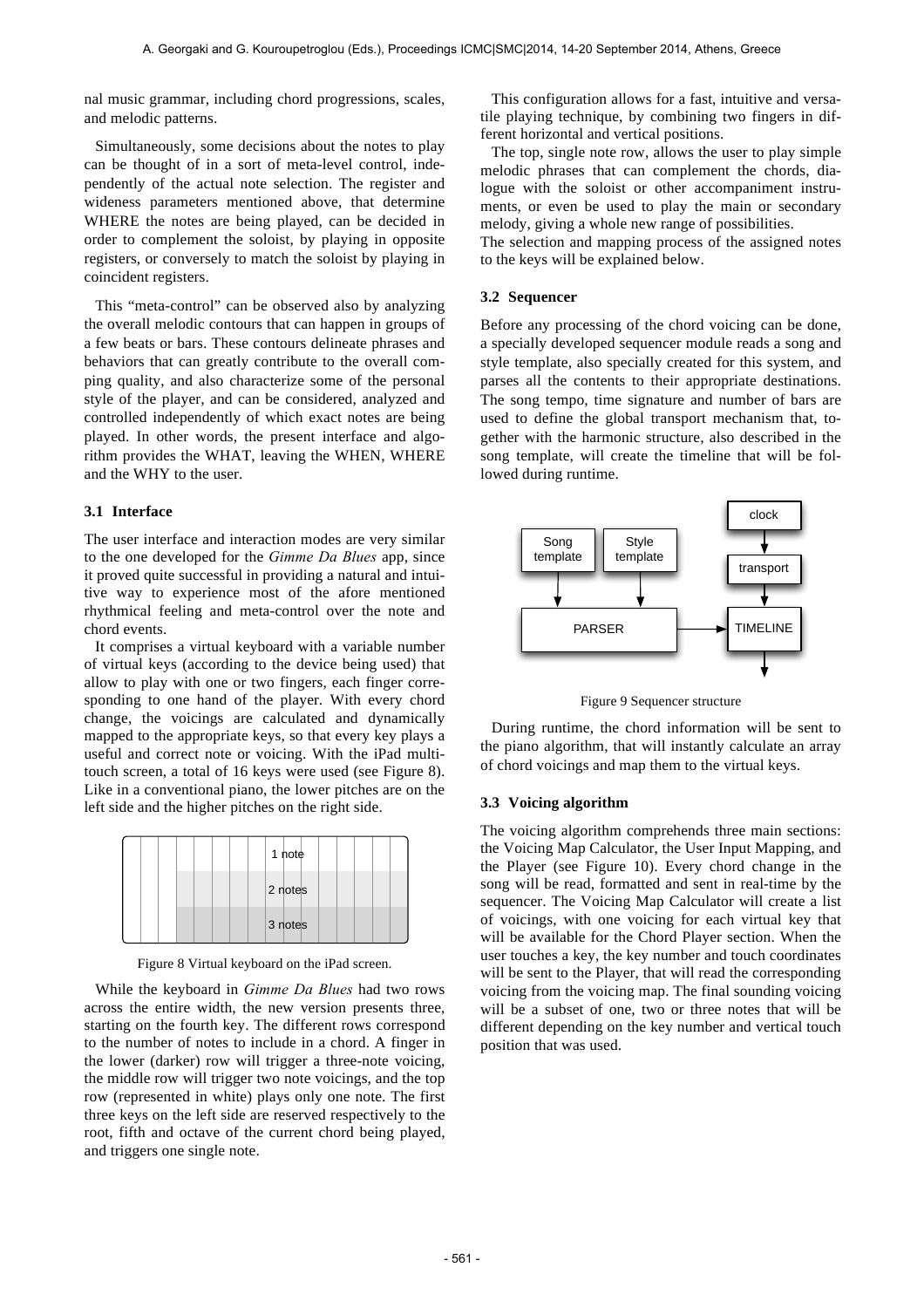

Figure 10 Voicing algorithm global structure

#### *3.3.1 Chord information input*

The algorithm takes as real time input the chord data of the current harmony arriving from the sequencer timeline. The real time data includes the chord name and type, as well as an associated scale. For example, "C 7 mixo" specifies the C chord, of type Dominant  $7<sup>th</sup>$ , and a scale, in this case a mixolidian mode. The chord fundamental (C) will be used as Pitch Class Sets, with a transposition factor, which for C is zero. The chord type correspondence is described in the style template, where the "7" will correspond to a predefined Dominant  $7<sup>th</sup>$  voicing.

#### *3.3.2 Scales*

The scales can be defined in the song template, and correspond to the notes that will be assigned to the virtual keys. The term scale is used here to refer to any combination of notes that will be available for the user to play, and doesn't necessarily correspond to a conventional scale. It can be a conventional major or minor scale but it can also be a mode or a subset of scale or mode degrees. In order to have a better keyboard range and to avoid possible incompatibilities between the scale notes and chord notes, better results are obtained using noncomplete subsets. The "mixo" (mixolidian mode) in the example above can for example be specified as the subset [0 2 4 7 9 10], which corresponds to the mixolidian mode without the  $4<sup>th</sup>$  degree.

#### *3.3.3 Voicing format*

The voicings are described as a list of Pitch Class sets, according to the chord type specification in the harmonic structure. This list defines the notes that can be included in the voicing, but also each one's index number, by ordering them from left to right according to their priority. A  $7<sup>th</sup>$  chord for example, can be defined as "10 4 2 9 7 0". Pitch Class "10" (Bb) corresponds to the minor  $7<sup>th</sup>$  of the Dominant  $7<sup>th</sup>$  chord, "4" (E) to the major  $3<sup>rd</sup>$ , "2" (D) to the major  $2<sup>nd</sup>$  and so forth.

## *3.3.4 Voicing calculation*

The Voicing Map Calculator receives the voicing for the current harmony and calculates all the voicings for the entire keyboard. This received voicing is not, however, the final voicing that will be triggered. Instead, this list is

a sort of map or key to the construction of the final voicings that will be played. The starting point for the calculation of the voicings is the scale. The scale is mapped to the keyboard. Then, for each key a voicing is calculated by finding the defined degrees below the scale note.

Having the example mentioned before: "C 7 mixo", with the scale "mixo" "0, 2, 4, 7, 9,  $10$ " and the voicing "key" "10, 4, 2, 9, 7, 0", the calculator algorithm will map the scale to the keys:



Figure 11 Scale Mapped to the Virtual Keys.

and then calculate the rest of the notes for each voicing, using the order defined in the key. For this example, the resulting voicings would be:



Figure 12 Scale and Voicings for Each Key.

The black notes are the notes of the scale. The white notes are the voicing notes automatically calculated.

As said before, the first three keys have only the fundamental,  $5<sup>th</sup>$  and the octave. From the fourth key on, the algorithm will calculate the voicing by searching for the degrees defined in the "voicing key", by their priority. In the fourth key, where the scale note is C3 (middle C). the voicing notes are a Bb2 and a E2. These correspond respectively to the first two degrees in the voicing key "10, 4". The same happens in the next voicing, D3. In the sixth however, because the scale note is already an E, the algorithm will advance one index and look for a "2",

which is the next degree in the list. The algorithm allows also to change the starting index of the lookup list, in any scale degree. In the example voicings above, a change is visible from the scale note C4 on, where the voicing notes are not the same (E, Bb) but instead are "D, A", which correspond to the "2, 9" defined in the list. This is intended in order to avoid repetition and to create more variety.

Using two hands, the user can play rather sophisticated voicings (Figure 13).



Figure 13 Four Two-Hand Voicing Examples.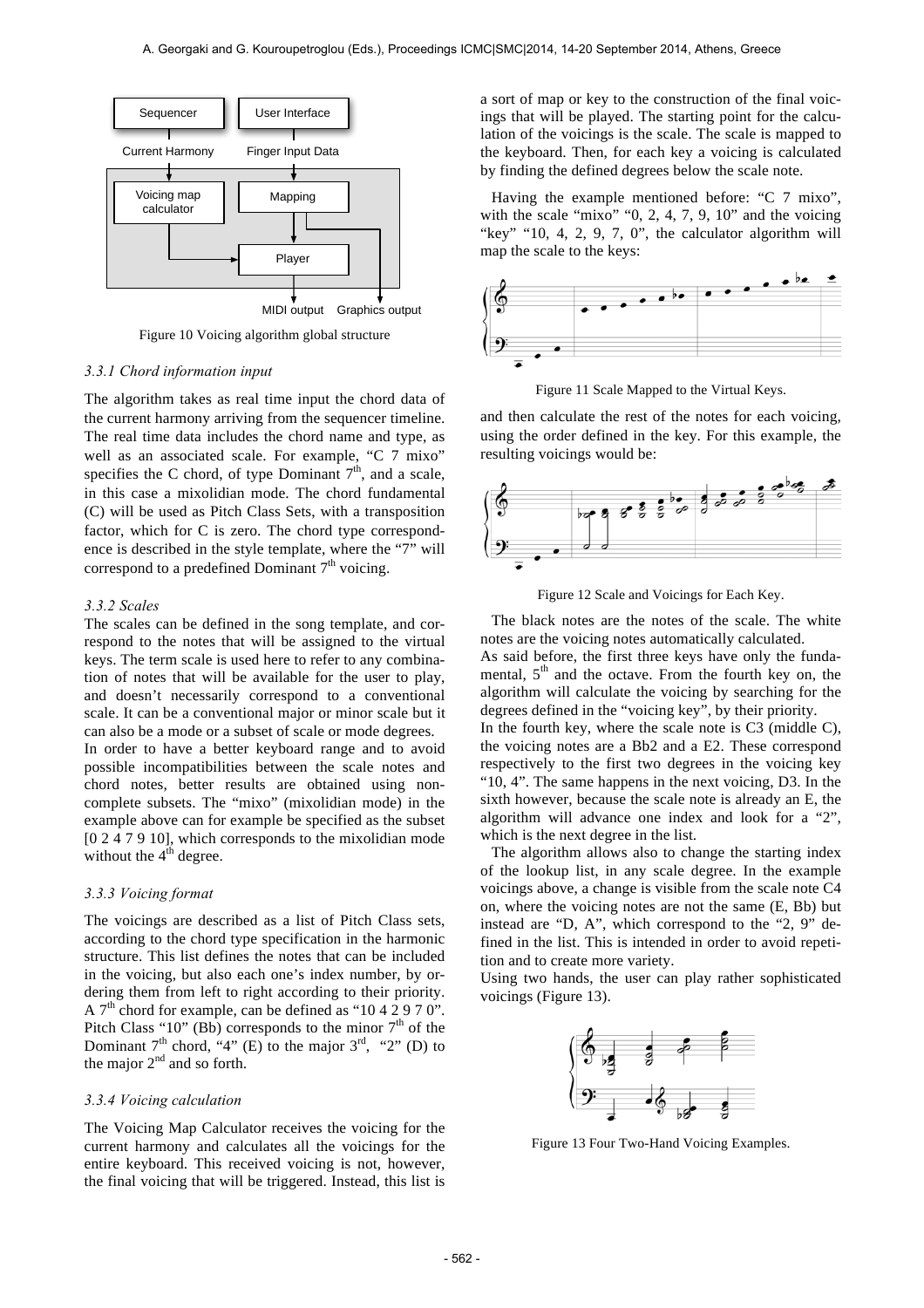# *3.3.5 Player*

The "Player" receives the voicing map from the voicing map calculator and manages the input data arriving from the user interface, to play the corresponding events.

Using the vertical position of the fingers, it uses one, two or all three notes of the voicing (zones in Figure 8), following the same order of the "voicing key". When playing only one note, it will always be the scale note, followed by the second degree and the third.

# **4. CONCLUSIONS**

The algorithm described was the result of a number of different approaches to create interesting sounding piano voicings and is a part of an ongoing research on automatic generation and new interface design for computermediated music. By considering the highest note as the starting point for the voicing calculation provides an interesting and effective way to both mimic a part of the physical hand placement and mental process of the jazz pianist, and creates a fast responsive way to provide simultaneous control over the register, wideness and rhythmical aspect of piano comping. The possibility of playing single notes using the top row of the keyboard boost the usability and quality of the comping by allowing the player to use passing notes or small melodic phrases to respond, incite or provoke the other players. This approach also seems very promising for the current ongoing development of an automatic, autonomous player, as it creates fairly complex results using simple control parameters.

#### **Acknowledgments**

The Media Arts and Technologies project (MAT), NORTE-07-0124-FEDER-000061, is financed by the North Portugal Regional Operational Programme (ON.2 – O Novo Norte), under the National Strategic Reference Framework (NSRF), through the European Regional Development Fund (ERDF), and by national funds, through the Portuguese funding agency, Fundação para a Ciência e a Tecnologia (FCT).

This study was partially funded by NYU Abu Dhabi.

*GimmeDaBlues* was done as part of the project "Kinetic controller, driven, adaptive and dynamic music composition systems" funded by the ERDF through the Program COMPETE, by the Portuguese Foundation for Science and Technology (FCT), Project ref. FCOMP-01-0124- FEDER-011414, UTAustin/CD/0052/2008, and partly supported by the European Commission, FP7 (Seventh Framework Programme), ICT- 2011.1.5 Networked Media and Search Systems, grant agreement No 287711 (MIReS).

# **5. REFERENCES**

- [1] Pennycook, B., Stammen, D., & Reynolds, D. (1993). Toward a Computer Model of a Jazz Improvisor. International Computer Music Conference.
- [2] Johnson-Laird, P. (1991). Jazz improvisation: A theory at the computational level. *Representing Musical Structure, London*.
- [3] Biles, J. Al. (1994). GenJam: A genetic algorithm for generating jazz solos. In Proceedings of the International Computer Music Conference (p. 131).
- [4] Papadopoulos, G., & Wiggins, G. (1998). A Genetic Algorithm for the Generation of Jazz Melodies. *Knowledge Creation Diffusion Utilization*, 10.
- [5] Steedman, M. (1984). A Generative Grammar for Jazz Chord Sequences. *Music Perception*.
- [6] Chemillier, M. (2004). Steedman's grammar for jazz chord sequences.
- [7] Pachet, F. (1999). Surprising Harmonies. *International Journal on Computing Anticipatory Systems*, 1–20.
- [8] Bäckman, K. (2008). Evolutionary Jazz Harmony: A New Jazz Harmony System. In *BIOMA 2008 conference in Ljubljana*.
- [9] Band-in-a-box (1995). Canada: PG Music Inc.
- [10] Hidaka, I., Goto, M., & Muraoka, Y. (1995). An Automatic Jazz Accompaniment System Reacting to Solo. *In Proc. of ICMC*.
- [11] Emura, N., Miura, M., & Yanagida, M. (2006). A System yielding Jazz-style arrangement for a given melody. In *Western Pacific Acoustics Conference* (pp. 1–8). Seoul.
- [12] T. Kitahara, M. Katsura, H. Katayose, and N. Nagata. "Computational Model for Automatic Chord Voicing based on Bayesian Network", in *Proc. Int. Conf. Music Perception and Cognition (ICMPC 2008)*, Sapporo 2008.
- [13] J. Watanabe et al. "A system generating jazz-style chord sequences for solo piano", in *Proc. Int. Conf. Music Perception and Cognition (ICMPC 2008)*, Sapporo 2008.
- [14] R. Dias, T. Marques, G. Sioros and C. Guedes, "GimmeDaBlues: an intelligent Jazz/Blues player and comping generator for iOS devices". in Proc. Conf. Computer Music and Music Retrieval (CMMR 2012). London 2012.
- [15] R. Dias, C. Guedes. "A contour-based walking bass generator", in *Proc. Int. Conf. Sound and Music Computing* (SMC 2013), Stockholm, 2013.
- [16] S. Davis, *Jazz Piano Comping: Harmonies, Voicings, and Grooves*. Boston: Berklee Press, 2012.
- [17] M. Levine, *The Jazz Piano Book*. Petaluma: Sher Music, 1989.
- [18] M. Levine, *The Drop 2 Book*. Petaluma: Sher Music, 2006.